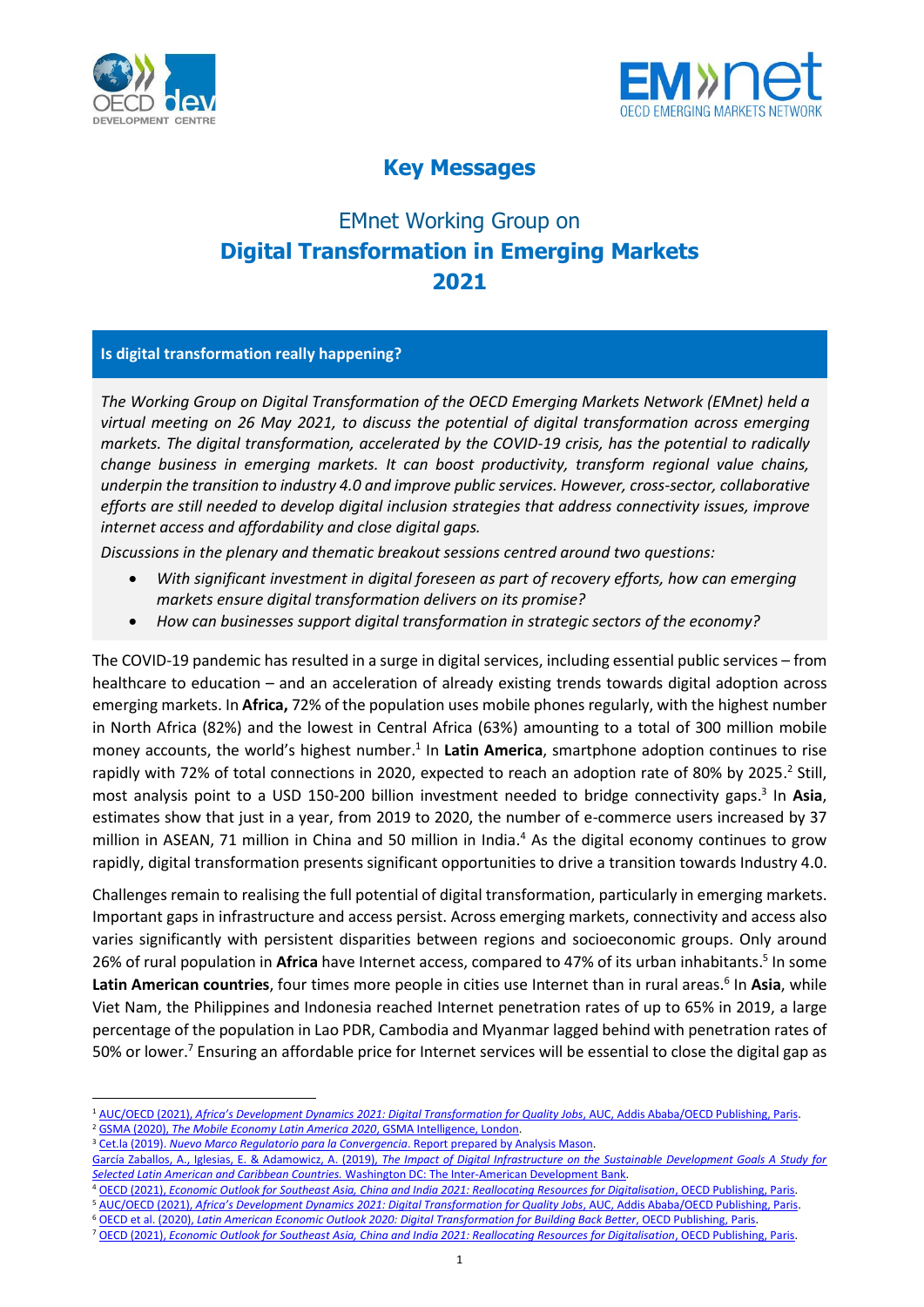



only 17% of the population in **Africa** can afford 1 Gigabyte of data, 37% in **LAC** and 47% in **Asia.** 8 Additionally, an important gender divide still holds back women's participation in the digital economy, as 327 million fewer women than men have smartphone access to mobile Internet.<sup>9</sup> The COVID-19 crisis has underscored the urgency for bridging these digital divides and reinforced the need for a more inclusive approach to digital transformation. Inclusive strategies and policies, including well-focused and data-driven demand subsidies through the Universal Service Funds (USFs) will help vulnerable population have access.

Although the extension and quality of services have improved in recent years thanks to investments made, the recent OECD Digital Economy Outlook 2020<sup>10</sup> highlights an important gap between OECD and non-OECD member countries in fixed and mobile broadband subscriptions. OECD countries enjoy roughly twice the level of mobile Internet subscriptions and 3 times the fixed broadband subscriptions compared to non-OECD countries. For digital transformation to really happen across emerging economies, reliable connectivity is required. The recently adopted [OECD Recommendation on Broadband Connectivity](https://legalinstruments.oecd.org/en/instruments/OECD-LEGAL-0322) provides key recommendations for policy makers and regulatory authorities to unleash the full potential of connectivity. Its five key pillars include: 1) Fostering competition, investment, and innovation in broadband development; 2) Measures to eliminate digital divides and reduce barriers to broadband deployment; 3) Measures to ensure resilient, reliable, secure, and high-capacity networks; 4) Minimising negative environmental impacts of communication networks; and 5) Regularly assessing broadband markets.

**In Asia**, China's long-standing government investment in technology infrastructure – from data service centres and AI technology to Big Data and 5G connectivity – showcases the competitive advantage of ICT investment, placing digital technology at the centre of the country's economic recovery. Lessons from China's digital economy development can support progress across the region and other emerging economies, adapting strategies to local circumstances. In **Africa**, there is great potential for AI to be rolled out by national champions and lead to the creation of a local AI production ecosystem that can ultimately position itself as an attractive partner for global digital giants willing to further develop the African market. Examples of efforts to make this a reality include Kenya's *[Blockchain & AI Taskforce](https://www.ict.go.ke/blockchain.pdf)* launched in 2018. In **Latin America,** countries have implemented policies to promote investment during the pandemic which could usefully be maintained, including: reduction of taxes, pay schemes for universal service programmes and standardisation of regulations for deployment of networks at different levels of government.

**Digital trade** is driving lower costs, faster delivery, greater choice and enabling small businesses. However, digital trade rules and regulations remain fragmented across borders and regulatory divergences can result in additional costs for firms, notably for MSMEs – backbone of most economies – least able to cope with regulation patchwork. <sup>11</sup> Digital barriers are increasing as noted in the *OECD Digital Services Trade Restrictiveness Index*<sup>12</sup> becoming hurdles for e-commerce, connectivity and digital trade. Given the backdrop, on-going discussions at a multilateral level such as the *[WTO Joint Statement Initiative](https://www.wto.org/english/news_e/archive_e/jsec_arc_e.htm)* to harmonise e-commerce as well as other plurilateral agreements like the *[Digital Economic Partnership](https://www.mti.gov.sg/Improving-Trade/Digital-Economy-Agreements/The-Digital-Economy-Partnership-Agreement)  [Agreement](https://www.mti.gov.sg/Improving-Trade/Digital-Economy-Agreements/The-Digital-Economy-Partnership-Agreement) (DEPA)* from several APEC economies remain critical to drive an ambitious rule-setting agenda. Multilateral initiatives such as the *[Global Partnership on](https://gpai.ai/) Artificial Intelligence* (GPAI), established through the G7, show what can be achieved if stakeholders work together from an early stage to maximise the potential benefits of existing and emerging technologies.

 $\overline{a}$ 

<sup>8</sup> AUC/OECD (2021), *[Africa's Development Dynamics 2021: Digital Transformation for Quality Jobs](https://doi.org/10.1787/0a5c9314-en)*, AUC, Addis Ababa/OECD Publishing, Paris.

<sup>9</sup> OECD (2018), *[Bridging the Digital Divide: Include, Upskill, Innovate](http://www.oecd.org/going-digital/bridging-the-digital-gender-divide.pdf)*, OECD Publishing, Paris.

<sup>10</sup> OECD (2020), *[OECD Digital Economy Outlook 2020](https://doi.org/10.1787/bb167041-en)*, OECD Publishing, Paris.

<sup>11</sup> OECD (2020), *[Leveraging Digital Trade to Fight the Consequences](https://read.oecd-ilibrary.org/view/?ref=135_135517-02bikxyksj&title=Leveraging-Digital-Trade-to-Fight-the-Consequences-of-COVID-19&_ga=2.206530778.850423106.1622495200-881976545.1613301869) of COVID-19*, OECD Publishing, Paris.

<sup>12</sup> [https://stats.oecd.org/Index.aspx?DataSetCode=STRI\\_DIGITAL](https://stats.oecd.org/Index.aspx?DataSetCode=STRI_DIGITAL)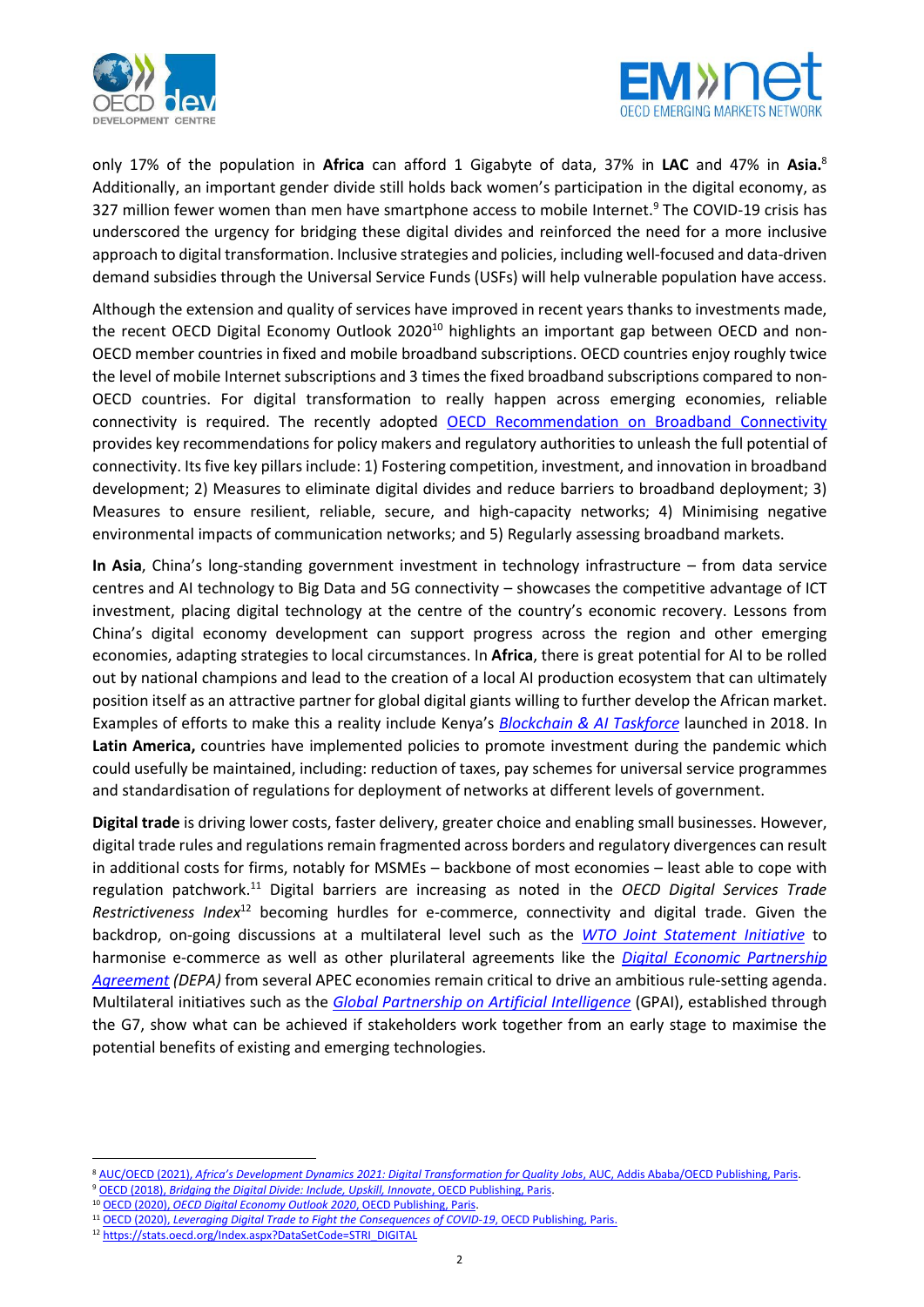



## **Private sector insights**

As governments look to encourage economic recovery, they have the unique opportunity to **promote** *investment in connectivity and inclusive enabling policies, supported by private-public dialogue. The pandemic has been an accelerator for public-private partnerships (PPPs) to promote an inclusive digital transformation. Successful partnerships and initiatives in the digital space can be deepened and replicated across emerging markets, working in close co-operation with key stakeholders.*

*Greater public-private and cross-sectoral collaboration is required to: (i) encourage investment in connectivity and digital transformation across all sectors; (ii) develop smart regulation; (iii) facilitate a multi-stakeholder approach including small-suppliers and bottom-of-the-pyramid integration, and (iii) boost the digital skills needed to upgrade the workforce creating opportunities across the entire economy; and (iv) build trust in digital technologies, acting upstream to enhance data access and sharing, address concerns around privacy, security and cybercrime, and promote digital trade.* 

*Multilateral collaboration, including through regional development banks and multilateral organisations, will be a key enabler of progress across these elements critical to digital transformation.*

Participants in the EMnet's **Working Group on Digital Transformation in Emerging Markets** agreed on the key role of digital transformation in ensuring a resilient and inclusive recovery and pointed to its significant potential for increasing longer-term productivity and competitiveness across emerging markets.

Companies emphasised the need for adequate ICT infrastructure, to achieve reliable and quality connectivity. **Further development of digital infrastructure is key to increasing competitiveness** and governments that invest in quality digital infrastructure and increase speed and capacity of connectivity for all will be at a competitive advantage. Participants stressed investment in connectivity cannot be undertaken by the private sector or public sector alone. Co-ordination is needed to promote investment in digital infrastructure and the sharing of network and infrastructure to expand coverage and ensure inclusive reliable access for all. At local level, for instance, a platform approach, building on common infrastructure can generate significant benefits in ICT service offerings from an economic and environmental perspective. Governments should consider new business models and collaborative contracting frameworks that allow for collaboration across the private sector and with the public sector in delivering infrastructure solutions. To unlock further investment in digital connectivity, **participants agreed it is necessary to adopt transversal policies and maintain permanent communication with the entire ecosystem**. This includes support for innovation and entrepreneurship and encouragement for crosssectoral investment in digital. Supportive policies include: (i) sharing infrastructure and encouraging synergies to increase efficiency and repurpose existing infrastructure (e.g. PowerGrid and light poles); (ii) ensuring scalability and encouraging open standards to avoid lock-in effects; and (iii) looking "beyond connectivity", for example through the use of digital data captured in public environment for the development of services.

Crucially, **there is a need for a long term, pragmatic and stable vision and framework to encourage crosssectoral digital transformation**. Level playing field, legal certainty, and effective competition, including in tender processes, independent regulatory bodies and fair taxation are key to underpinning a collaborative approach and creating an enabling environment to attract private investment and develop a domestic offering of digital services. Interregional and multilateral agreements on investment and network deployment can provide legal certainty, as can agreements to foster independence of regulatory bodies. Multilateral initiatives such as the *WTO [Investment Facilitation for Development](https://www.wto.org/english/news_e/archive_e/infac_arc_e.htm)* set common recommendations for governments to align their policies to improve investment facilitation. **Policies must offer future-proof solutions** and systems and equipment should be ready for future upgrades to allow for evolving infrastructure requirements.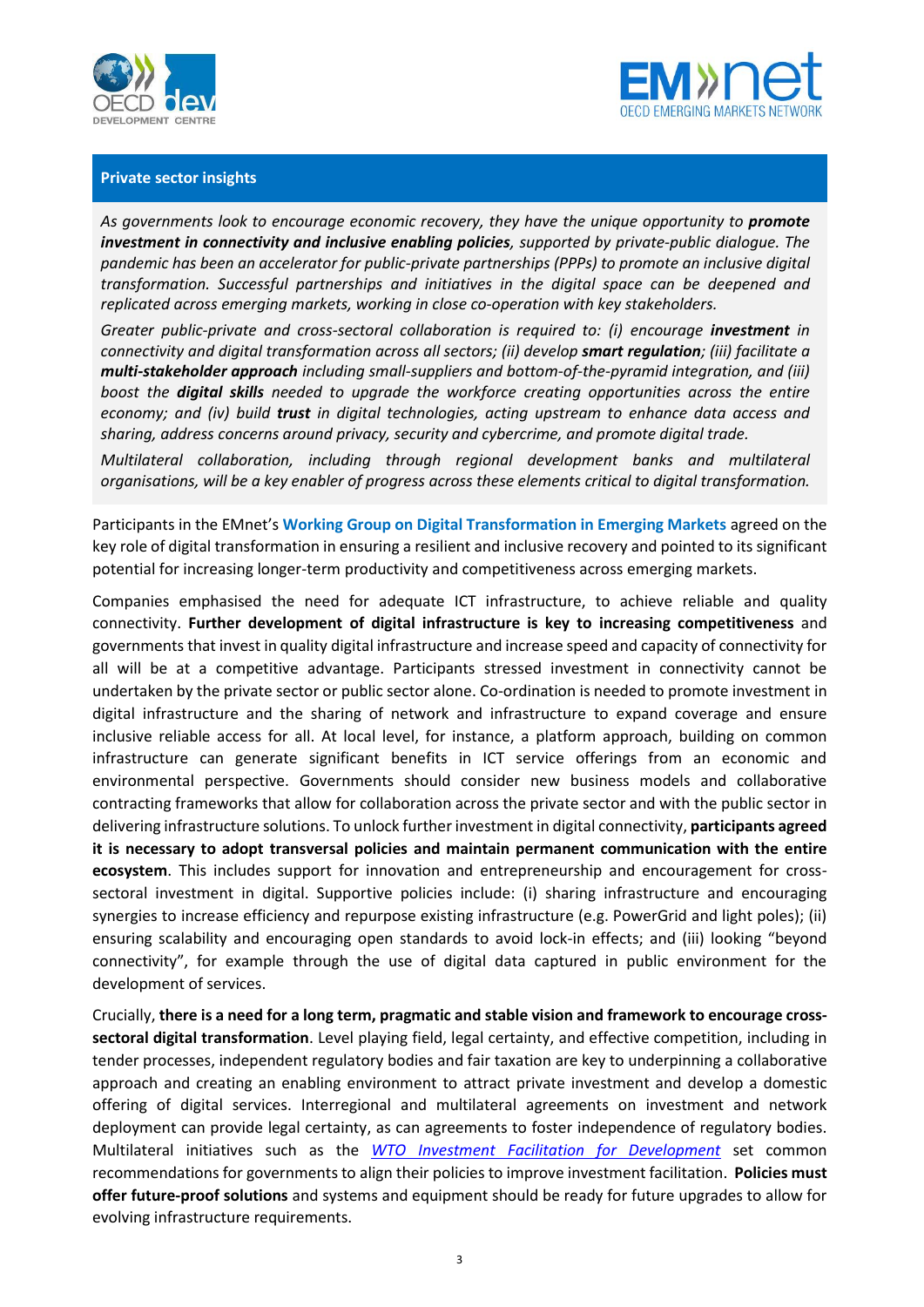

 $\overline{a}$ 



Participants agreed that **closing the digital gaps should be at the core of better,smart regulation** whether across regions, business sectors and socioeconomic levels in emerging markets, including rural-urban, education and gender disparities. The private sector looks to bridge these divides by implementing digitally inclusive strategies leveraging their business models (e.g. Microsoft's *[AI for Accessibility](https://www.microsoft.com/en-us/ai/ai-for-accessibility)*), and through public-private and multi-stakeholder collaborations. Examples include Bancolombia, enabling digital capabilities for financial inclusion in the distribution of government subsidies, or Mastercard collaborations [with UNICEF](https://www.mastercardcenter.org/insights/how-mobile-payments-can-help-keep-children-in-schoo) or [IFC.](https://www.ifc.org/wps/wcm/connect/96a4f610-62b1-4830-8516-f11642cfeafd/201805_Digital-Access_The-Future-of-Financial-Inclusion-in-Africa_v1.pdf?MOD=AJPERES&CVID=mdz-QF0) The private sector can create **inclusive on-ramps** to the digital economy, for example through hybrid business models and a commitment to Base-Of-Pyramid offerings. For example, Walmart's operations blend e-commerce and digitally enabled physical retail, and then leverage the business's preexisting, trusted relationships with underserved communities to support the transition to the digital economy. Cost solutions and scalability are critical to inclusion strategies, with interoperability as an enabler. To ensure that digital transformation does not create barriers to employment opportunities, reskilling the workforce in both low and high-tech skillsis a priority across emerging economies. Companies are creating digital skills programmes (e.g. [Microsoft,](https://www.microsoft.com/en-in/campaign/GlobalSkillingInitiative/) [AWS\)](https://aws.amazon.com/training/digital/) as well as training programmes in digitally enabled sectors (e.g [Schneider Electric\)](https://www.se.com/ww/en/work/services/field-services/electrical-distribution/operate/training/), and partnering with academia (e.g. [OCP Group](https://careers.ocpgroup.ma/en/careers/our-engagement/growing-together/mohammed-vi-polytechnic-university) in Morocco, Enel [innovation hubs\)](https://startup.enel.com/en/innovation-hub.html) to upskill local workforces with digital skills. To take public-private collaboration on digital inclusion further, companies stress the need for inclusive stakeholder analysis and an ecosystem approach, understanding end-user expectations and broader policy objectives before matching solutions. **Digital solutions that promote transparency across public services are also supportive of rule of law**, a key integration challenge in emerging markets. The "Digital Tools for Rule of Law & Recovery" (DT4RR) agenda, developed by Walmart in partnership with LAC actors including the Organization of American States and the Americas Business Dialogue, supports the introduction of key digital tools into government to enhance regulatory systems such as tax administration, customs, procurement, and licensing/permitting.

**Multilateral collaboration on key aspects such as interoperability and global digital trade will be required to unleash the potential of digital transformation**, and to avoid depriving countries, particularly emerging markets, of export-led growth. Policies and regulations on data management, including for flows across borders, <sup>13</sup> fast payments, trade facilitation, and digital services are more critical than ever, for businesses, to trade online and access new markets and for end-consumers to enjoy the benefits of digital trade in security. Unilateral rules and actions by single governments in this space can create barriers to growth. Conversely, policies in support of digital trade and in particular multilateral and bilateral trade agreements that cater for the challenges raised by new cross-border digital business models, including for example in e-commerce, can support both the economic recovery across emerging markets and greater opportunities for micro, small and medium enterprises. Cybersecurity is a key area for international collaboration and participants emphasised the need for an environment of trust. Trust will be required not just among ecosystem players, including within supply chains, but also with end-users. This will require a multistakeholder approach, to share experiences and best policy practices. The African Union Commission is supporting member states in designing and building a Pan-African Statistics system necessary for socioeconomic planning.

**There is a key role for multilateral organisations, international financial institutions and regional development banks** in promoting connectivity and digital transformation projects across both the public and private sector. For example, the African Union Commission is partnering with the private sector to implement Digital Transformation Strategy within the period 2020-2030, and supporting platforms to provide interconnected systems to deliver quality made-in-Africa goods and services within the AfCFTA (e.g. *[A-eTrade Group](https://www.aetradegroup.com/)*) or [connectivity investments by IDB, CAF and IFC](https://www.bnamericas.com/en/features/latams-main-ict-initiatives-backed-by-multilaterals) in LAC.

<sup>13</sup> Casalini, F., López González, J. [and Nemoto, T. \(2021\), Mapping commonalities in regulatory approaches to cross-border data transfers,](https://doi.org/10.1787/ca9f974e-en) *OECD Trade Policy Papers*[, No. 248, OECD Publishing, Paris.](https://doi.org/10.1787/ca9f974e-en)